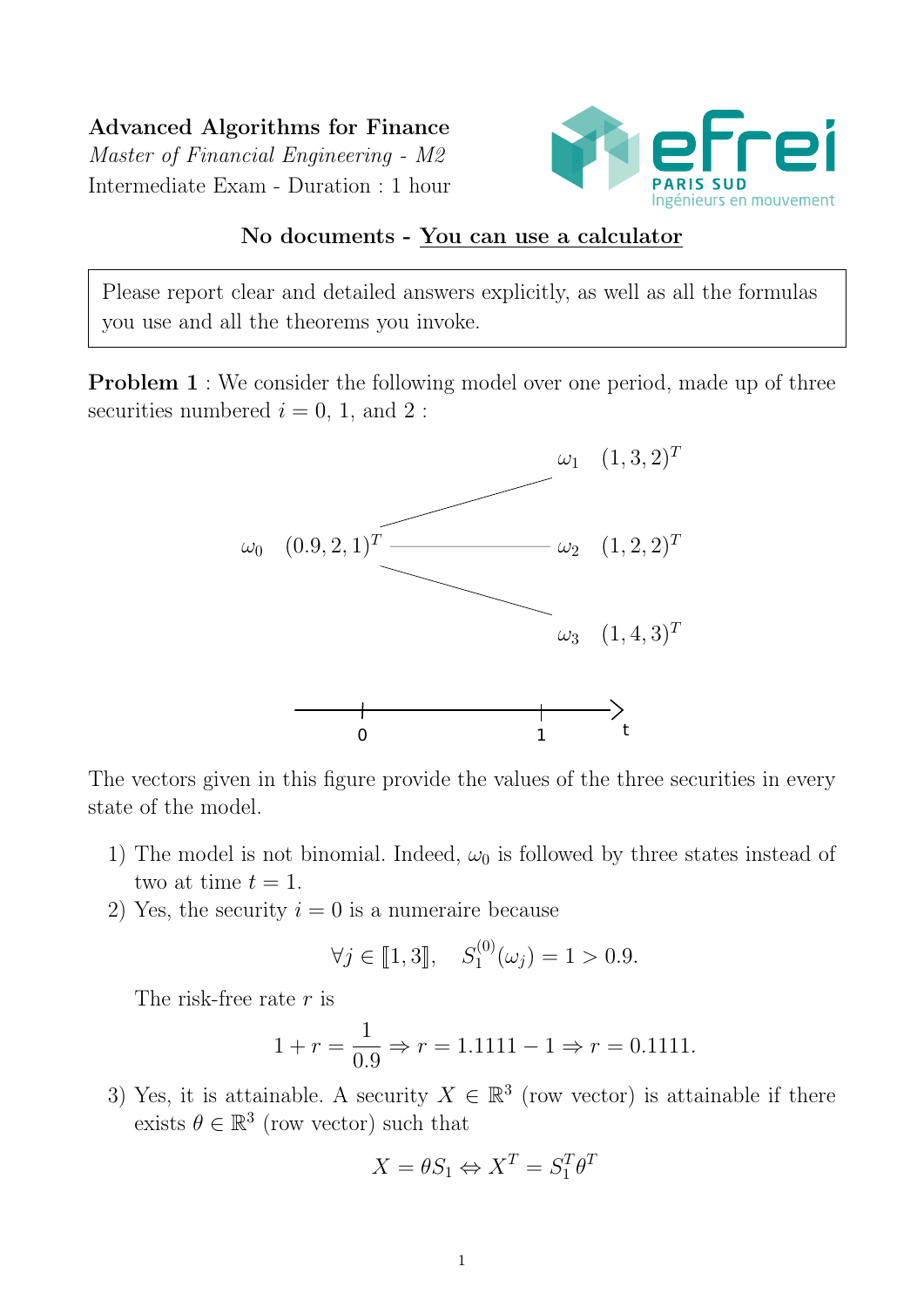where

$$
S_1 = \left(\begin{array}{rrr} 1 & 1 & 1 \\ 3 & 2 & 4 \\ 2 & 2 & 3 \end{array}\right)
$$

We use a Gauss algorithme to found  $\theta$  by solving

$$
\begin{array}{ccc|c}\n1 & 3 & 2 & 4 \\
1 & 2 & 2 & 5 \\
1 & 4 & 3 & 7\n\end{array}
$$

With different operation on the line, we obtain

$$
\begin{array}{ccc|c}\n1 & 0 & 0 & -1 \\
0 & 1 & 0 & -1 \\
0 & 0 & 1 & 4\n\end{array}
$$

Then,  $X = \begin{bmatrix} 4, 5, 7 \end{bmatrix}$  is attainable with portfolio  $\theta = (-1, -1, 4)$ .

4) Yes, the market is complete because

$$
rank(S_1)=3.
$$

5) It is sufficient to prove that there is no arbitrage of typa A. We know that  $\theta$ is an arbitrage of type A if

$$
\begin{cases} \theta S_0 < 0 \\ \theta S_1 = 0. \end{cases}
$$

However,

$$
\theta S_1 = 0 \Leftrightarrow S_1^T \theta^T = 0 \Leftrightarrow \theta^T \in Ker(S_1^T) = \{0\}
$$

because  $rank(S_1) = 3$ . Then  $\theta = (0, 0, 0)$  and it is not possible to have  $\theta S_0 < 0$ . Then, there is no arbitrage of type A and linear pricing hypothesis is satisfied.

Further assume that the linear pricing hypothesis is satisfied.

5) Under linear pricing hypothesis, the value at time  $t = 0$  of the security is

$$
\theta S_0 = (2, 1, 3) \begin{pmatrix} 0.9 \\ 2 \\ 1 \end{pmatrix} = 2 \times 0.9 + 2 + 3 = 6.8.
$$

6) Since linear pricing hypothesis hold, we have

$$
\pi = (\pi_1, \pi_2, \pi_3)^T
$$
 is a vector of state prices  $\Leftrightarrow \begin{cases} (\pi_1, \pi_2, \pi_3) > 0, \\ S_1(\pi_1, \pi_2, \pi_3)^T = S_0. \end{cases}$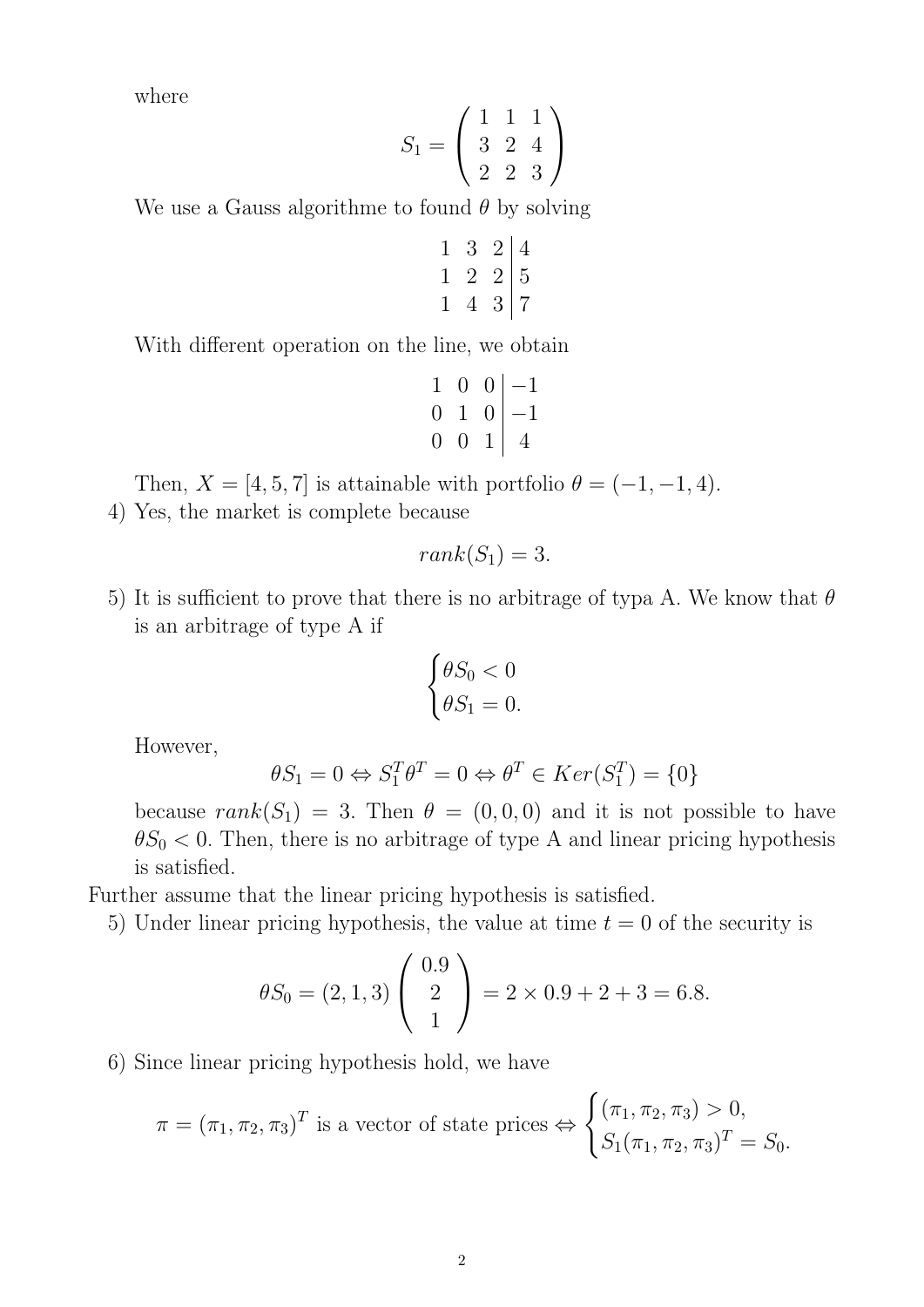We use Gauss algorithme to solve  $S_1(\pi_1, \pi_2, \pi_3)^T = S_0$ . We want solve

$$
\begin{array}{ccc|c}\n1 & 1 & 1 & 0.9 \\
3 & 2 & 4 & 2 \\
2 & 2 & 4 & 1\n\end{array}
$$

.

With some operations on the line we obtain

$$
\begin{array}{ccc|c}\n1 & 0 & 0 & 1.8 \\
0 & 1 & 0 & -0.1 \\
0 & 0 & 1 & -0.8\n\end{array}
$$

and since there is two negative components, there is no vector of state prices.

7) and 8) By applying the Fundamental theorem of asset pricing (part 1), we know that there does not exist a risk-neutral probability distribution Q and that there exist an arbitrage portfolio  $\theta$ .

## Problem 2 :

1) We have



- 2)  $Q = (q_1, q_2)$  is a risk-neutral probability distribution if  $- q_1 > 0$  and  $q_2 > 0$ ,
	- $q_1 + q_2 = 1$ ,
	- the martingale property is satisfied

$$
\forall t \geq 0, \quad \frac{S_t}{S_t^{(0)}} = \mathbb{E}_t^{\mathcal{Q}} \left( \frac{S_{t+1}}{S_{t+1}^{(0)}} \right).
$$

Then, we can note  $\mathcal{Q} = (q, 1 - q)$  with  $0 < q < 1$  and

$$
\forall t \ge 0, \quad \frac{S_t}{S_t^{(0)}} = \mathbb{E}_t^{\mathcal{Q}} \left( \frac{S_{t+1}}{S_{t+1}^{(0)}} \right)
$$

$$
= q \frac{u S_t}{S_{t+1}^{(0)}} + (1-q) \frac{d S_t}{S_{t+1}^{(0)}}
$$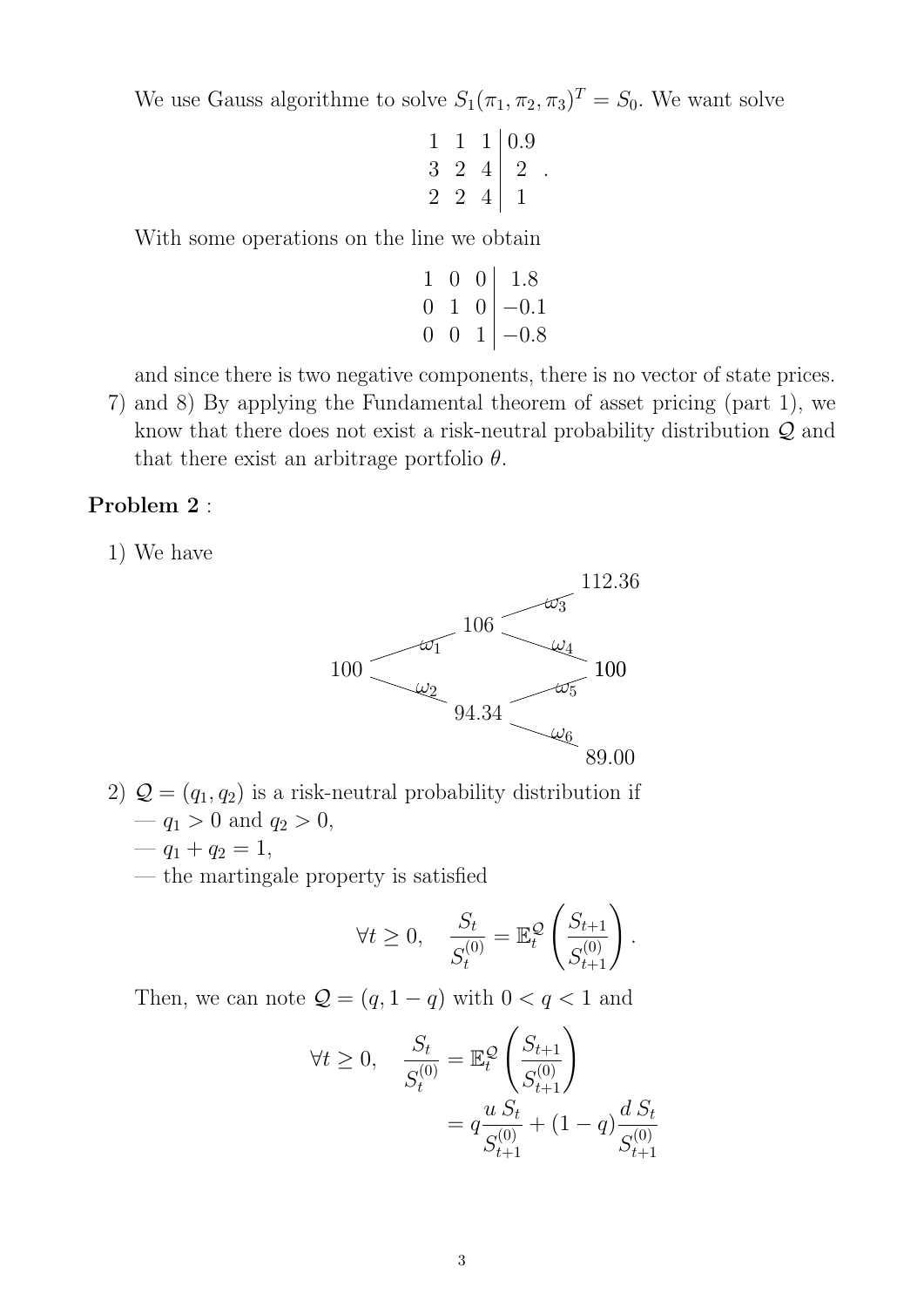where  $S_t^{(0)} = (1+r)^t$ , then

$$
S_t = q \frac{u S_t}{1+r} + (1-q) \frac{d S_t}{1+r}
$$
  
\n
$$
\implies 1+r = qu + (1-q)d = q(u-d) + d
$$
  
\n
$$
\implies q = \frac{1+r-d}{u-d}.
$$

Since  $d < 1 + r < u$ , we have  $0 < q < 1$ . In our case,

$$
q=0.6570.
$$

- 3) A call option is a security that gives its owner the right to buy a given security (called the "underlying" security) at a date  $T > 0$  (exercise date) for a certain price (called "strike") determined at time  $t = 0$ .
- 4) A european call option is a call whose exercise date  $t = T > 0$  is determined at time  $t = 0$ . The date T is also called expiration date.
- 5) We compute the payoff at exercice date :



We ompute the value of the option for every node of the model (from  $t = 2$ ) to  $t = 0$ , that is, from right to left in the tree) under the assumption that all deflated prices are martingales. We have

$$
C_1(\omega_2) = \frac{\mathbb{E}_1^{\mathcal{Q}}\left(\max\left(S_2^{(1)} - K, 0\right)\right)}{1+r}
$$
  
= 
$$
\frac{q \times 7.36 + (1 - q) \times 0}{1 + r}
$$
  
= 4.7404